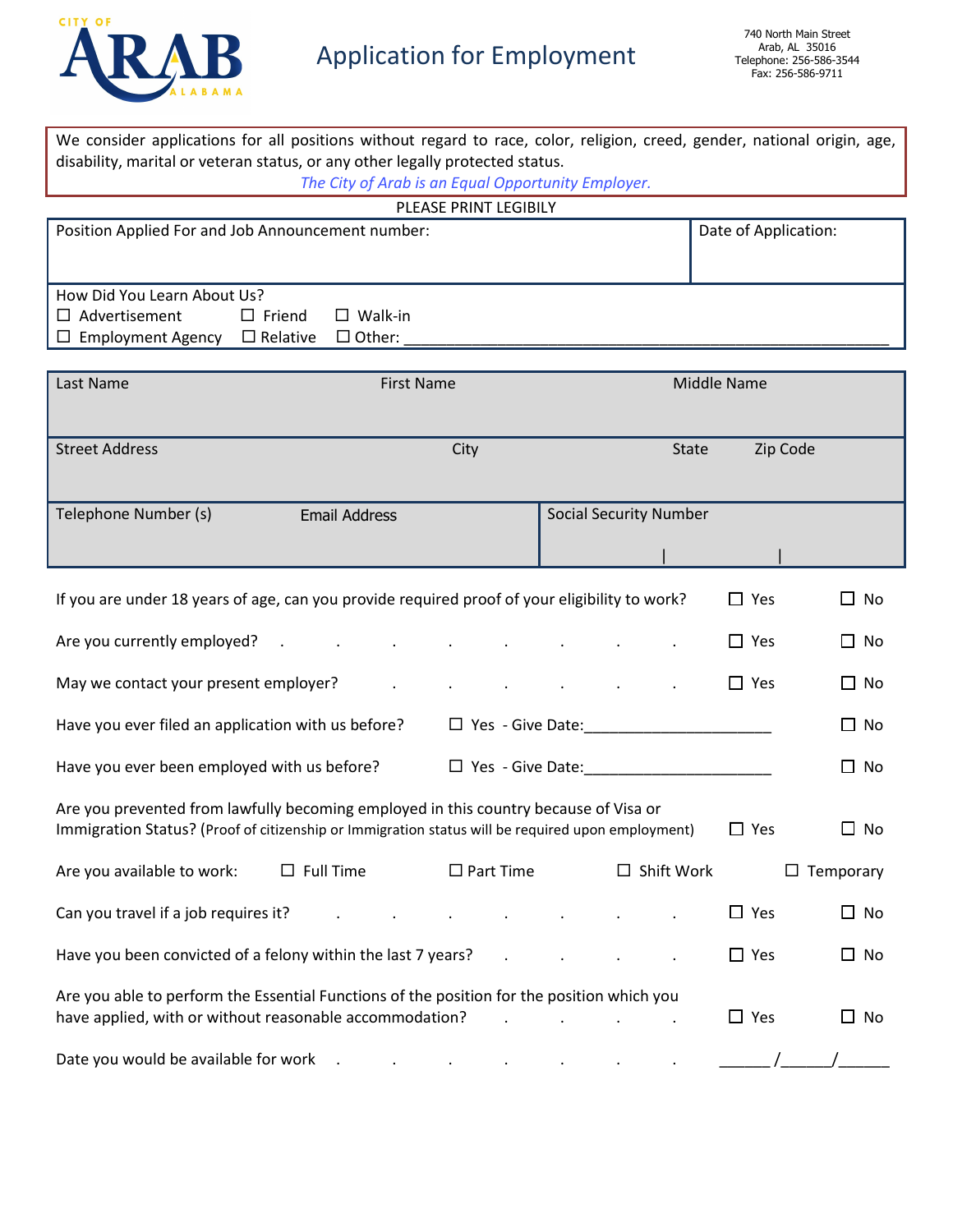# Education

|                         | Circle last grade completed – Grade $1 \ 2 \ 3 \ 4 \ 5 \ 6 \ 7 \ 8 \ 9 \ 10 \ 11 \ 12$     |  |          |           | College 1 2 3 4 |              |
|-------------------------|--------------------------------------------------------------------------------------------|--|----------|-----------|-----------------|--------------|
|                         | Name & Address of School                                                                   |  | Course   | Years     | Did You         | GED, Diploma |
|                         |                                                                                            |  | of Study | Completed | Graduate?       | or Degree    |
| Elementary              |                                                                                            |  |          |           |                 |              |
| School                  |                                                                                            |  |          |           |                 |              |
|                         |                                                                                            |  |          |           |                 |              |
| High School<br>Attended |                                                                                            |  |          |           |                 |              |
|                         |                                                                                            |  |          |           |                 |              |
| College or              |                                                                                            |  |          |           |                 |              |
| Secondary               |                                                                                            |  |          |           |                 |              |
|                         |                                                                                            |  |          |           |                 |              |
| Other (Specify)         |                                                                                            |  |          |           |                 |              |
|                         |                                                                                            |  |          |           |                 |              |
|                         | Describe any specialized training, apprenticeship, skills and extra-curricular activities. |  |          |           |                 |              |
|                         |                                                                                            |  |          |           |                 |              |
|                         |                                                                                            |  |          |           |                 |              |
|                         |                                                                                            |  |          |           |                 |              |
|                         |                                                                                            |  |          |           |                 |              |
|                         |                                                                                            |  |          |           |                 |              |
|                         |                                                                                            |  |          |           |                 |              |
|                         |                                                                                            |  |          |           |                 |              |
|                         |                                                                                            |  |          |           |                 |              |
|                         |                                                                                            |  |          |           |                 |              |
|                         |                                                                                            |  |          |           |                 |              |
|                         |                                                                                            |  |          |           |                 |              |
|                         |                                                                                            |  |          |           |                 |              |

# Additional Information

Other Qualifications – Summarize special job-related skills and qualifications required from employment or other experience.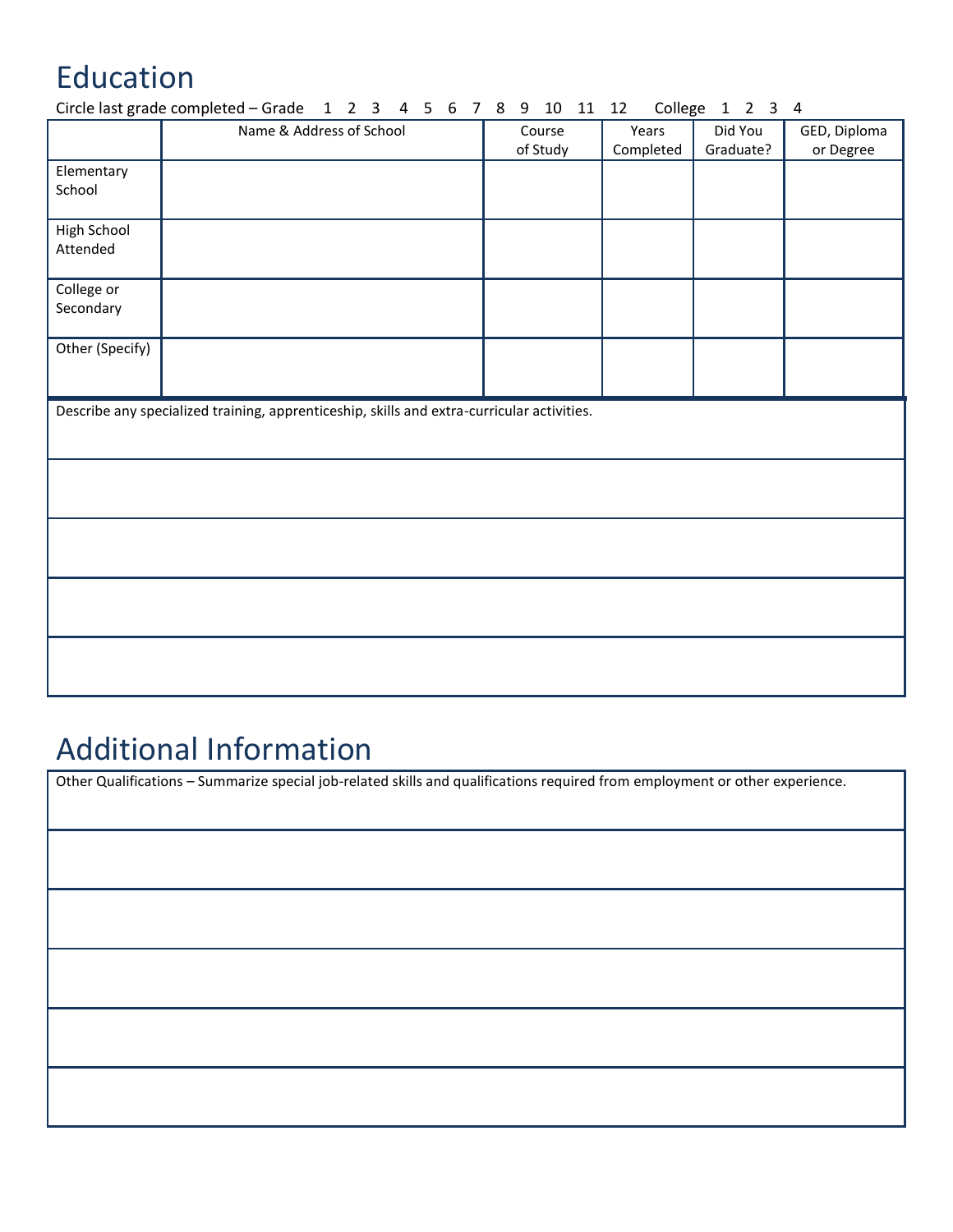# Employment Experience (List your present and former employers beginning with the most recent.)

| Employer             |            | Dates Employed     |       | <b>Work Performed</b> |
|----------------------|------------|--------------------|-------|-----------------------|
|                      |            | From               | To    |                       |
| Address              |            |                    |       |                       |
|                      |            |                    |       |                       |
| Telephone Number (s) |            | Hourly Rate/Salary |       |                       |
|                      |            | Starting           | Final |                       |
| Job Title            | Supervisor |                    |       |                       |
|                      |            |                    |       |                       |
| Reason for Leaving   |            |                    |       |                       |
|                      |            |                    |       |                       |

| Employer             |            | Dates Employed     |       | <b>Work Performed</b> |
|----------------------|------------|--------------------|-------|-----------------------|
|                      |            | From               | To    |                       |
| Address              |            |                    |       |                       |
| Telephone Number (s) |            | Hourly Rate/Salary |       |                       |
|                      |            | <b>Starting</b>    | Final |                       |
| Job Title            | Supervisor |                    |       |                       |
| Reason for Leaving   |            |                    |       |                       |

| Employer             |            | Dates Employed<br>From<br>To            |  | <b>Work Performed</b> |
|----------------------|------------|-----------------------------------------|--|-----------------------|
| Address              |            |                                         |  |                       |
| Telephone Number (s) |            | Hourly Rate/Salary<br>Starting<br>Final |  |                       |
| Job Title            | Supervisor |                                         |  |                       |
| Reason for Leaving   |            |                                         |  |                       |

| Employer             |            | Dates Employed     |       | <b>Work Performed</b> |
|----------------------|------------|--------------------|-------|-----------------------|
|                      |            | From               | To    |                       |
| Address              |            |                    |       |                       |
|                      |            |                    |       |                       |
| Telephone Number (s) |            | Hourly Rate/Salary |       |                       |
|                      |            | <b>Starting</b>    | Final |                       |
| Job Title            | Supervisor |                    |       |                       |
|                      |            |                    |       |                       |
| Reason for Leaving   |            |                    |       |                       |
|                      |            |                    |       |                       |